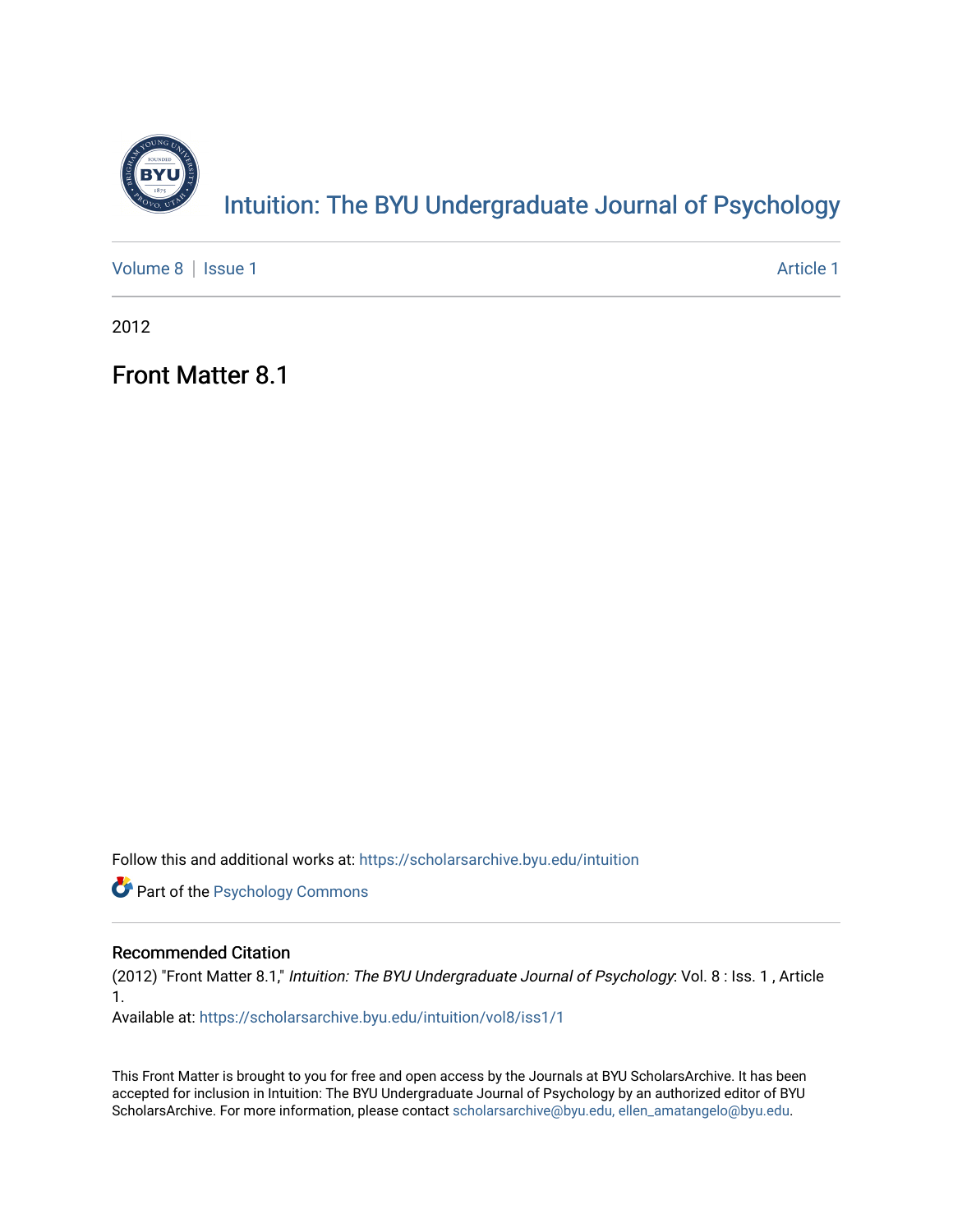et al.: Front Matter 8.1

# Intuition

BYU Undergraduate Journal of Psychology

Copyright 2012 Brigham Young University Psychology Department All rights reserved Printed in the United States of America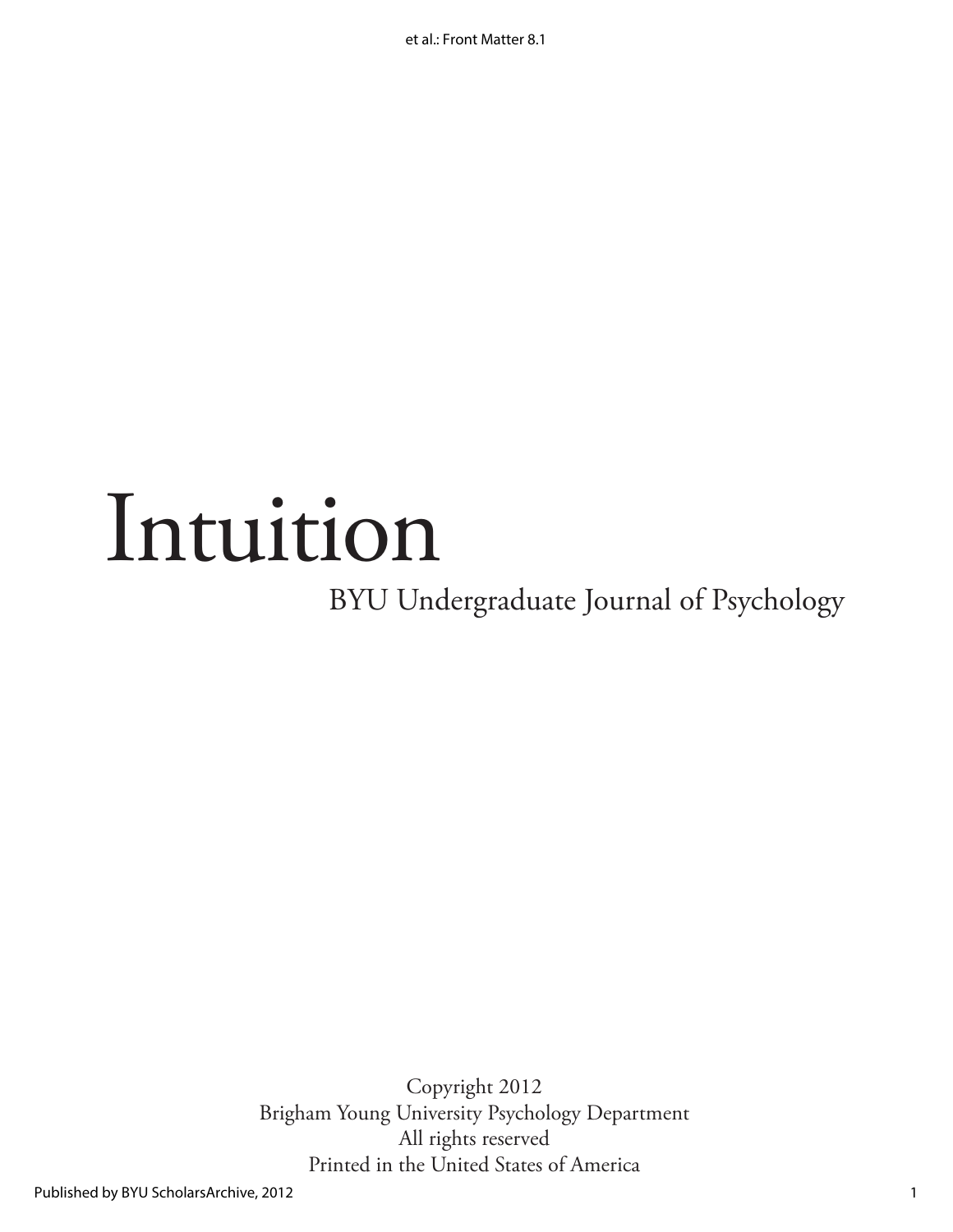## Intuition

### BYU Undergraduate Journal of Psychology

Editor-in-Chief Trace Lund Cara Duchene Associate Editors Michael Reed Davison Alixandra Lewis Gina Prows Samuel Purdy Editorial Staff Robyn Rowley Jenny Molen Monica Ochoa-Shipp Christina Smart Melissa Woodhouse Faculty Advisor Ed Gantt, Ph.D. Director, BYU Humanities Publication Center Melvin J. Thorne, Ph.D.

Cover Design by: Gina Prows and Trace Lund

*Intuition: BYU Undergraduate Journal of Psychology*, is published semi-annually during by the Brigham Young University Psychology Department.

*Intuition* is managed, edited, and designed by undergraduate students enrolled at Brigham Young University. Individuals who are interested in joining the staff are encouraged to contact the Editor-in-Chief at byupsychjournal@gmail. com. Class credit is available for staff members. Individuals interested in submitting articles to be considered for publiction should read the submission guidelines located on the last page of the current issue.

From the Editor Trace Lund

Sexual Violence in South Africa: A Rev Maria Lowry

Gender & Visiting Hours: Male and to the Visiting Hours as Stated by the Taylor Smith Reeves, Kelli Dougal, Rachel G

Narcissism in Social Interactions: Measurement Design and Validation Gwen Coulson, Katherine Ashby, and Anna

Positive and Negative Effects of Various On Player Performance and Developr Aaron Singh

Women and Eating: Cognitive Dissonance versus Self-Pe Brennan Atherton, Karen Call, and Kathry

Articles and other content in this issue do not necessarily represent the views or opinions of Brigham Young University, The Church of Jesus Christ of Latter-day Saints, or *Intuition* editors. Any comments should be directed to the Editor-in-Chief, 1001 SWKT, BYU, Provo, UT, 84602, or e-mail: byupsychjournal@gmail.com.

> Getting the Internship Gina Prows and Trace Lund

Submission Guidelines

*Intuition* would especially like to thank Julianne Holt-Lunstad and Ed Gantt for their guidance in developing this journal. The efforts of Mel Thorne and the Psychology Department faculty members who generously provided reviews are likewise appreciated.

Additional information can be found on our Web site at http://intuition.byu.edu

#### **Contents**

|                                                                                      | 5  |
|--------------------------------------------------------------------------------------|----|
| iew of the Literature                                                                | 7  |
| Female Adherence<br><b>BYU Honor Code</b><br>Grant, Adrian Grow, and Kimberly Nelson | 13 |
| lisa Ellsworth                                                                       | 21 |
| us Coaching Styles<br>nent                                                           | 29 |
| erception Theory<br>n Huff                                                           | 33 |
|                                                                                      | 41 |
|                                                                                      | 45 |